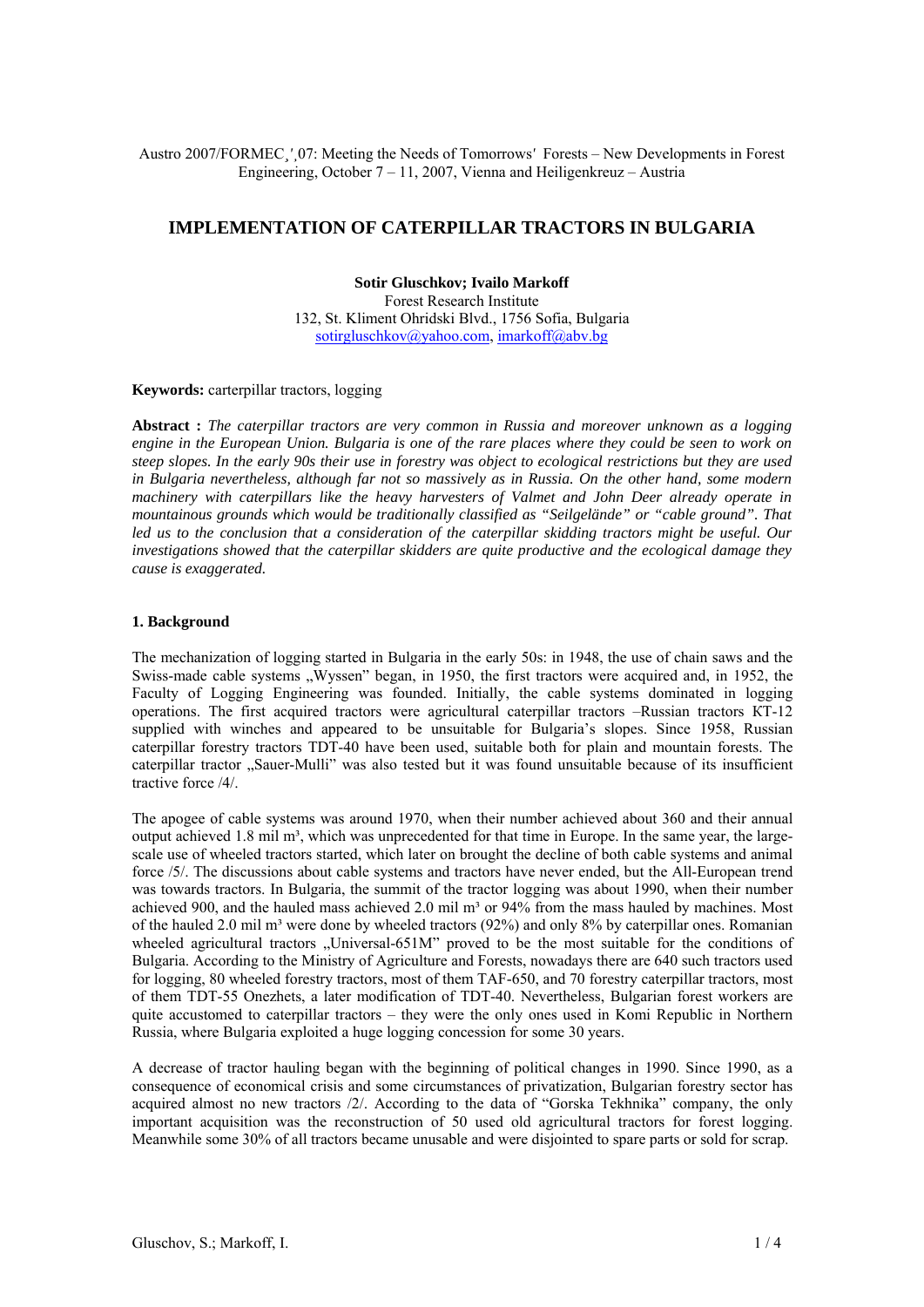The cable systems also decreased, the use of animal force increased and achieved an average of 68%, in some regions up to  $100\%$  /1/.

The main reason for the increasing usage of animal force was its low acquisition costs. A second reason was the ecological policy. Since 1990 the clear cuts, which are favourable for the use of machinery, have been severely restricted in favour of shelterwood system and the femel system. Another consequence was the prohibition of caterpillar tractors implementation because of the damages they cause to soil, undergrowth and residual stand /6/.

In reality, the prohibition did not restrict the use of caterpillar tractors. On the opposite, it increased in some sense. We are speaking about the private forestry contractors who acquired military traction-engines at the price of scrap and reshaped them for logging. According to the Ministry of Defence the sold traction-engines were about 400. Thus, the caterpillar tractors almost prevail in the logging operations in Bulgaria for the time being.

### **2. Aim**

The aim of our investigation was to determine the advantages and disadvantages of caterpillar tractors as they are to be observed in Bulgarian forests.

#### **3. Materials and results**

The precise object of the investigation was the caterpillar forestry tractor TDT-55 Onezhets manufactured in Arkhangelsk in Russia /3/. TDT-55 is designed for skidding of logs or whole trees. Its tractive force is 45.6 kW. The centre of gravity of the tractor is displaced 570 mm ahead with regard to the centre of caterpillars, which enables it to transport heavy loads. On level ground, we have recorded a maximum load of 11.7 m<sup>3</sup>, whereas while moving on short steep slopes up to 30 $^{\circ}$  (58%), a maximum load of 6.2 m<sup>3</sup> was recorded when ascending and 16.7 when descending. The performance was especially high – up to  $32.1 \text{ m}^3/\text{d}$  – for hauling of concentrated large timber (e.g. clear cuts or blowdown areas) on short distances up to 500-700 m. For other cutting systems, a very good organization is required; otherwise the daily performance is low (9 to 12 m<sup>3</sup>). The low performance was due to the manual operations with the chokers, which took 30 to 40% of the operation time. The caterpillar tractor is also quite suitable for transportation of piled wood or cut to 2-m-pieces industrial wood. An average load of 6 m<sup>3</sup> of piled wood was recorded. Our observations were performed in the spring of 2007 in the State Forestry (SF) Satovcha in the SW of Bulgaria, touching the border of Greece. The wood cutting areas were on the southern slopes of Rhodopes, in the zone of the beech, fir, spruce and pine forests. The terrain configuration is marked by pronounced ridges, vast valleys, steep slopes and stone formations.

Based on our observations and the known references, following advantages and disadvantages of the caterpillar tractor TDT-55 Onezhets as compared to a wheeled tractor of the same class (e.g. TAF-650) it can be stated.

Advantages:

- a higher tractive force on steep slopes,
- a lower slipping percent (5% compared to 15% for wheeled tractor) which reduces the fuel consumption, especially on light or wet soils,
- a better contact to soil which enables the overcoming of steep slopes with inclinations 20º-25º (36%- 47%) close to dynamic stability of the tractor whereas the wheeled one overcome no more than 18 º- $20^{\circ}$  (30%-36%),
- the ability to work as a bulldozer in building and repairing of forest roads whereas the wheeled tractors are usable for transport operations only and
- the reliability on difficult ground (marshlands, swamps, mud, snow, stones or high stumps).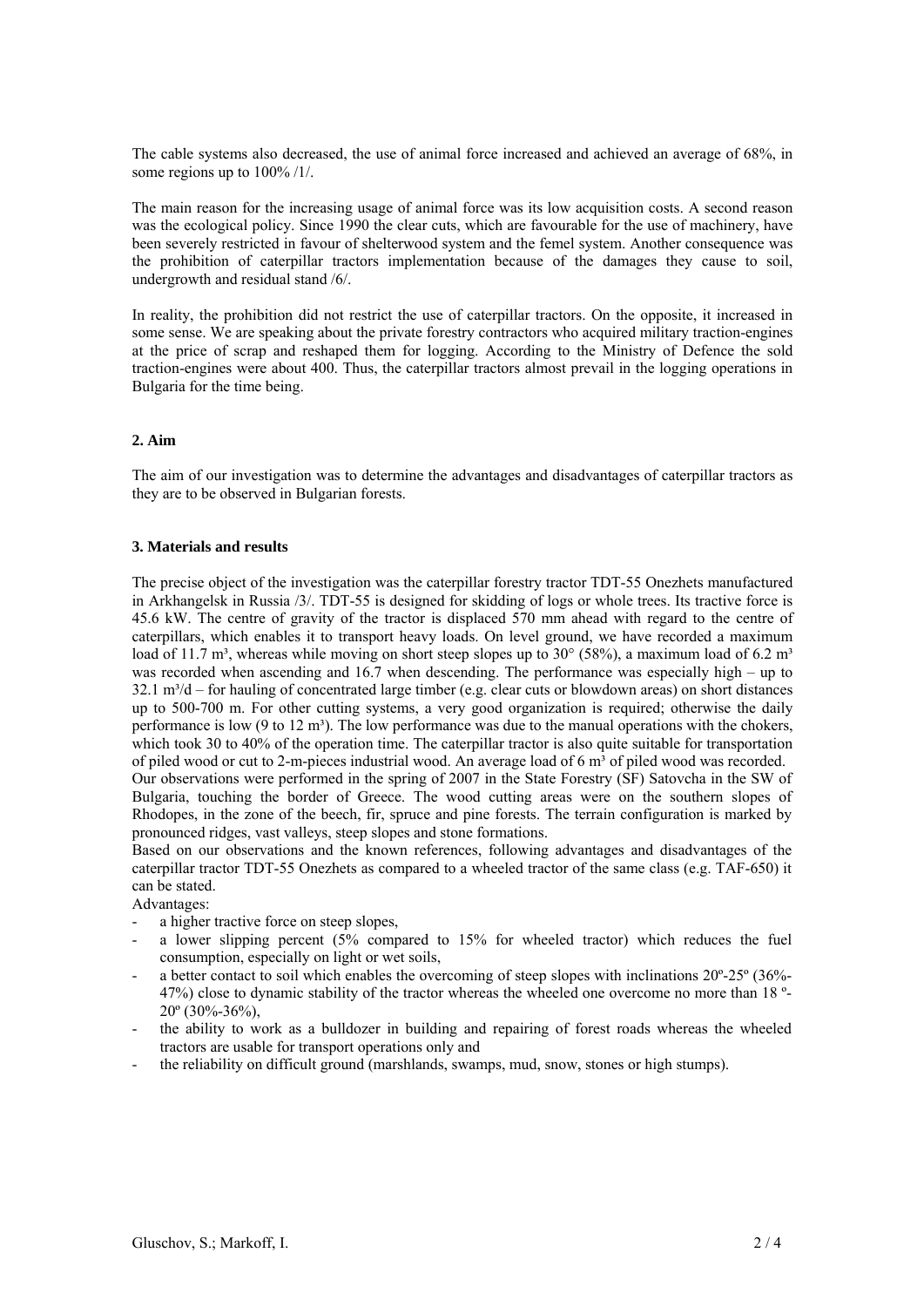Disadvantages:

- low transportation speed up to 2.5 or 3.5 km/h, which is 2 to 3 times lower than the transportation speed of a wheeled tractor,
- more difficult driving, maintenance and repairing and
- lower transportability (caterpillar engines may not access asphalt-covered roads).

In order to establish the real technical, economical and exploitation characteristics of caterpillar tractors, we have analyzed the statistics of Bulgarian Ministry of Agriculture and Forests for the period 1997- 2007. The data refer only to the state-owned enterprises. The caterpillar tractor is compared to the most common wheeled ones, which for Bulgaria are the agricultural tractor Universal-651M and the forestry tractor TAF-650 (Table 1). The Table 1 cites the number of reported tractors, their annual production, workdays and demurrages, the use of time percent and the transportations costs for a cubic metre of hauled timber. The Table also shows that the daily performance of TDT-55 and TAF-650 is almost the same. So are the average transportation costs - fuel, lubricants, etc., without amortization and wages. The not included drivers' wages (3.70-4.50 BGN/m<sup>3</sup>) should not differ for the investigated tractors. It is obvious that in general the disadvantages of TDT-55 are balanced by its advantages.

The statistics of the Ministry does not consider the private contractors who have a better daily performance but less working days in a year (only about 70%) because of lack of contracts.

| Tractor        | $\mathfrak{h}$<br>s<br>٥<br>ਠ<br>poun<br>Ē | production<br>nnual | per<br>days<br>σŔ<br>ੜ<br>$\geq$ | mance<br>erfor<br>Daily<br>Ō. | rrages | s<br>age<br>$\delta$<br>Φ<br>S<br>S<br>∃<br>em<br>ದ<br>Ã<br>Φ<br>Ò | ime<br>е¤<br>$\mathfrak{h}$<br>Use<br>εc<br>$\circ$ | ŧ<br>write<br>◡<br>sts |
|----------------|--------------------------------------------|---------------------|----------------------------------|-------------------------------|--------|--------------------------------------------------------------------|-----------------------------------------------------|------------------------|
|                |                                            | m <sup>3</sup>      | days                             | $m^3$ /day                    | days   | days                                                               | $\%$                                                | BGN/m <sup>3</sup>     |
| Universal-651M | 519                                        | 3200                | 210                              | 15,2                          | 53     | 22                                                                 | 87,5                                                | 3,26                   |
| <b>TAF-650</b> | 36                                         | 3405                | 196                              | 17,3                          | 67     | 37                                                                 | 81,6                                                | 3,85                   |
| TDT-55         | 59                                         | 3610                | 205                              | 17,6                          | 56     | 37                                                                 | 85,4                                                | 3,88                   |

**Table 1: Technical and economical characteristics of different tractors for the period 1997-2007** 

In order to establish the ecological aspect of caterpillar tractors usage, 12 former cutting areas in different forest districts were investigated where logging was conducted in 2001 using such tractors. The year 2001 was a seed year for both conifers (pine, fir and spruce) and beech. The mature conifer forests of the investigated region are marked with a dense grass or blueberry cover that hinders their natural regeneration. The caterpillars scarify that cover and enable the seed to reach the soil and thus enables the natural regeneration. Thus, we could observe a very good natural regeneration exactly on the places where the old skidding roads and the traces of caterpillars could still be seen. In order to prove that we measured  $6 \times 6$  m sample plots on the skidding roads. For each sample plot, the number of seedlings, the diametre and the height were recorded (Table 2).